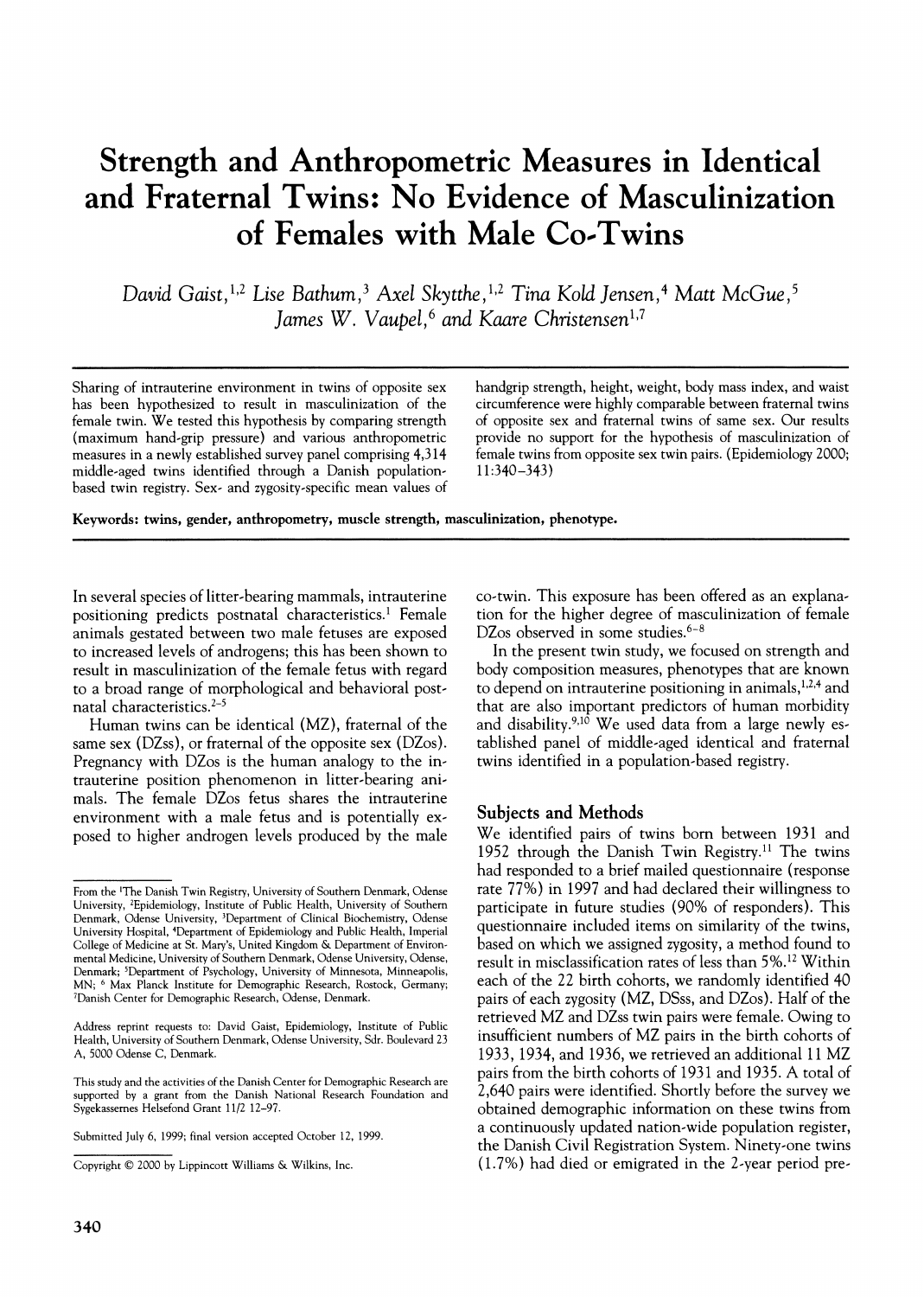

**\*Broken: twin pairs in which only one twin was eligible for participation. The co-twin \*\*Single: broken twin pair or co-twin did not wish to participate.** 

FIGURE 1. Eligibility and participation in the study of middle-aged Danish twins.

**were considered not possible to contact only when at least three unsuccessful attempts to contact them at their residence were made. To avoid interviewer bias, which would**  twin similarity, **twins from a pair were never interviewed by the same interviewer. A pilot study testing all procedures resulted in minor**  changes only.

**N** % of eligible pairs **a We** compared partici-<br> **N** % of eligible pairs **and** non-partici-**335 77.7 pants and non-particile 329 77.0 pants with regard to age, ile 312 74.3 gender, urban residency, nale 291 68.1 and marital status using 617 72.9 data from the Civil Regis-<sup>188</sup>73.9 tration System. Height in 1,884 73.9 centimeters and weight in kilograms were self-re-14**<br>**57 ported and were used to calculate the body mass**  102<br>**algorith a index** (weight/height<sup>2</sup> kg/ **m2). With a tape measure, <sup>214</sup>the interviewers took two 546 measurements of the subjects' waist circumference**  between the lowest rib **margin and the iliac crest**  and recorded the values to **the closest 0.1 cm. The average of the two measures** 

**ceding the study, leaving 5,189 twins eligible for participation in the study.** 

**Interviews were conducted by a total of 100 interviewers from the Danish National Institute of Social Research, an approach previously used in twin research projects.13 The survey, which lasted on average 11/2 hours, comprised a questionnaire, tests of cognitive and physical functioning, and sampling of DNA.** 

**All interviewers received a detailed training program by a physician and were closely monitored in the 6-month period (October 1998 through March 1999) during which the interviews were completed. The twins**  **was used in this analysis. For grip strength, we identified the maximum value among the recorded measurements (three for each hand for 97.8% of the sample).** 

## **Results**

**Eighty-five percent of male and 81.3% of female eligible twins participated (Figure 1). Compared with non-participants, participants were slightly younger, more frequently married, and lived less frequently in urban areas (Table 1). These differences remained when the sample was stratified by zygosity (results not shown). Pair-wise** 

**TABLE 1. Characteristics of Participants and Non-Participants in the Study of Middle-Aged Danish Twins (N = 5,189)** 

|                           | Both Twins<br>Participants<br>$N = 3.768$ | Both Twins<br>Non-Participants<br>$N = 366$ | One Twin<br>Participant*<br>$N = 546$ | One Twin<br>Non-Participant <sup>†</sup><br>$N = 509$ | Participants*<br>$N = 4.314$ | Non-Participants†<br>$N = 875$ |
|---------------------------|-------------------------------------------|---------------------------------------------|---------------------------------------|-------------------------------------------------------|------------------------------|--------------------------------|
| Age, $\ddagger$ mean (SD) | 56.9(6.3)                                 | 57.9 (6.3)                                  | 57.1 (6.4)                            | 56.6(6.4)                                             | 56.9 (6.3)                   | 57.2 (6.4)                     |
| Male, %                   | 50.7                                      | 37.7                                        | 52.6                                  | 49.1                                                  | 51.0                         | 44.3                           |
| Urban residency,§ %       | 26.0                                      | 28.1                                        | 30.6                                  | 33.0                                                  | 26.6                         | 31.0                           |
| Married. %                | 77.2                                      | 73.0                                        | 75.6                                  | 69.4                                                  | 77.0                         | 70.9                           |

**\* Includes 62 twins from twin pairs where only one twin was eligible for participation.** 

**t Includes 25 twins from twin pairs where only one twin was eligible for participation.** 

**t As of January 1, 1999.** 

**? Defined as residency in borough with 500 or more inhabitants per km2.**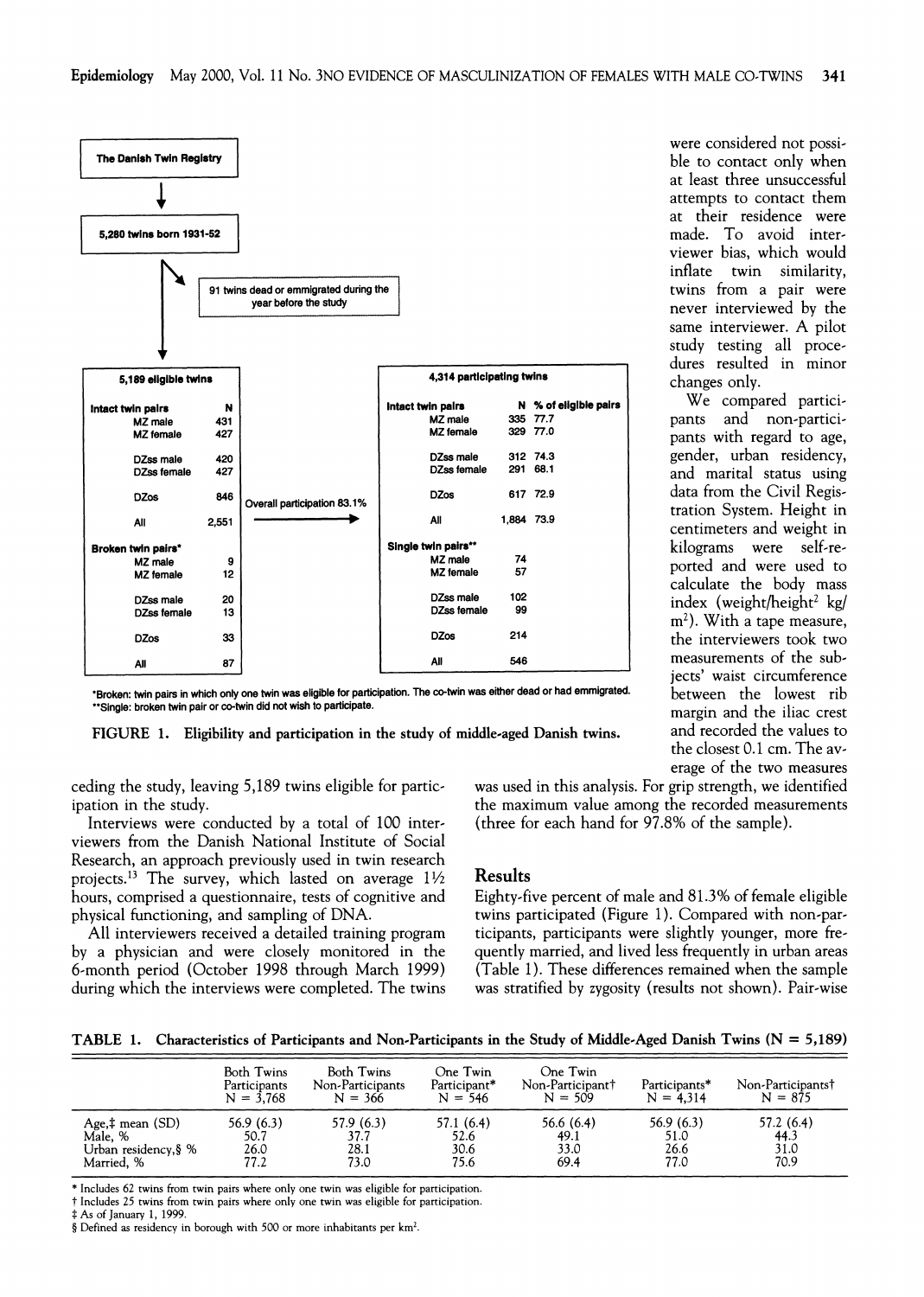**TABLE 2. Mean Values (Standard Deviations) of Handgrip**  Body Composition Components by Gender and Zygosity in 4,223 Middle-Aged **Danish Twins** 

|                                  | Identical<br>Twins | Fraternal Twins<br>Same Sex | Fraternal Twins<br>Opposite Sex |
|----------------------------------|--------------------|-----------------------------|---------------------------------|
| Male                             |                    |                             |                                 |
| N                                | 734                | 709                         | 722                             |
| Age, years                       | 56.9 (6.4)         | 56.8(6.4)                   | 57.0 (6.3)                      |
| Height, cm                       | 176.1 (6.5)        | 176.5(6.5)                  | 176.7 (7.0)                     |
| Weight, kg                       | 80.4 (11.3)        | 81.3 (11.7)                 | 80.7 (11.5)                     |
| Body mass index, $\text{kg/m}^2$ | 25.9(3.2)          | 26.1(3.3)                   | 25.9(3.3)                       |
| Waist circumference, cm          | 97.8 (9.7)         | 98.6 (10.3)                 | 98.0 (9.6)                      |
| Maximum handgrip, kg             | 47.4(8.2)          | 47.9 (8.2)                  | 48.2(8.7)                       |
| Female                           |                    |                             |                                 |
| N                                | 703                | 655                         | 700                             |
| Age, years                       | 56.9(6.4)          | 56.7 (6.3)                  | 56.9 (6.3)                      |
| Height, cm                       | 164.0 (5.8)        | 164.8 (5.8)                 | 164.9 (6.2)                     |
| Weight, kg                       | 65.4 (10.7)        | 65.9 (11.7)                 | 66.0(11.0)                      |
| Body mass index, $kg/m2$         | 24.3(3.9)          | 24.2(3.9)                   | 24.3 (3.9)                      |
| Waist circumference, cm          | 85.1 (11.7)        | 85.1 (11.9)                 | 85.1 (11.8)                     |
| Maximum handgrip, kg             | 27.1(5.7)          | 28.2(5.8)                   | 27.8(6.0)                       |

**participation was greater for MZ pairs (77%) than DZ pairs (72%).** 

**After exclusion of twins with missing values on variables of interest, the sample was reduced to 4,223 twins (97.9%). The mean age of these subjects was 56.9 years (SD = 6.3) and varied 0.3 years or less in sex and zygosity strata (Table 2). Mean values and standard deviations for grip strength and body composition were virtually identical for MZ, DZss, and DZos in both males and females. In particular, the mean values of female DZos for all measures differed by less than 1% from the corresponding means for other female twins (MZ and DZss), and the differences were not consistently in one direction.** 

#### **Discussion**

**Animal studies provide strong support for masculinization of female fetuses placed between males in utero. Nevertheless, the results of this study are not consistent with the hypothesis of masculinization of human female DZos. In this large sample of twins, members of DZos pairs were strikingly similar to MZ and DZss of the same sex with respect to an objective measure of strength and anthropometric measures.** 

**Previous studies of the potential masculinization of human female DZos have yielded conflicting results with respect to physical and physiologic variables. Boklage reported an intermediate gender phenotype with regard to craniofacial growth for DZos twins.14 McFadden reported a**  masculinized pattern of spontaneous otoacoustic emissions **in female DZos compared with female DZss and female non-twins.6 Studies of birth weight have yielded conflicting**  results.<sup>15-17</sup> In a sample of Australian female twins, height **and some items related to reproductive functions showed minor effects consistent with a masculinization of female DZos.18 In a large Danish study, fecundability measured by waiting time to first ever pregnancy did not differ by zygosity or sex of co-twin.19** 

**Studies of behavioral traits, such as sensation seeking7**  and attitudes,<sup>8</sup> seem to show more consistent results in favor of a more masculine phenotype<br>in DZos. However, the effects of rear**ing (female DZos growing up with a brother)** and intrauterine exposures **Opposite Sex cannot be adequately discerned in these studies. Physical and physiologi-722 cal measures may in fact also be con-57.0 (6.3) founded by the effects of psychosocial**  rearing in DZos twins, an effect we **25.9 (3.3) would expect to be less pronounced in**  a Danish setting, which is characterized by minimal class variability and **700 sexism. If such confounding is present, 56.9 (6.3) however, we would expect it to bias 164. 164. 164. 16. 16. 16. 16. 16. 16. 16. 16. 16. 16. 16. 16. 16. 16. 16. 16. 16. 16. 16. 16. 16. 16. 16. 16. 16. 16. 16. 16. 16. 16. 16. 16. 16. 16 24.3 (3.9) greater similarity with male pheno-85.1 (11.8) types. Clearly this is not the case in the present study.** 

**The participation rate in the present study was high. Non-participa-**

**tion was not highly selected, but showed patterns recognized from other studies: a tendency for lower participation of fraternal twins, persons who were not married, and urban area dwellers. Interestingly, males were more likely to participate in this as well as in previous Danish twin studies,13'20 a pattern opposite to what we expected from the literature.21** 

**In conclusion, the data of this large study of twins using both objective measurements and self-reported data provide no evidence of a more masculinized phenotype in female DZos.** 

## **References**

- **1. vom Saal SF. Sexual differentiation in litter-bearing mammals: influence of sex of adjacent fetuses in utero. J Anim Sci 1989;67:1824-1840.**
- **2. Kinsley C, Miele J, Wagner CK, Ghiraldi L, Broida J, Svare B. Prior intrauterine position influences body weight in male and female mice. Horm Behav 1986;20:201-211.**
- **3. Kinsley C, Miele J, Konen C, Ghiraldi L, Svare B. Intrauterine contiguity influences regulatory activity in adult female and male mice. Horm Behav 1986;20:7-12.**
- **4. Forger NG, Galef BGJ, Clark MM. Intrauterine position affects motoneuron number and muscle size in a sexually dimorphic neuromuscular system. Brain Res 1996;735:119-124.**
- **5. Khan MZ, Foley GL. Retrospective studies on the measurements, karyotyping and pathology of reproductive organs of bovine freemartins. J Comp Pathol 1994;110:25-36.**
- **6. McFadden D. A masculinizing effect on the auditory systems of human females having male co-twins. Proc Natl Acad Sci USA 1993;90:11900- 11904.**
- **7. Resnick SM, Gottesman II, McGue M. Sensation seeking in opposite-sex twins: an effect of prenatal hormones? Behav Genet 1993;23:323-329.**
- **8. Miller EM, Martin N. Analysis of the effect of hormones on opposite-sex twin attitudes. Acta Genet Med Gemellol (Roma) 1995;44:41-52.**
- **9. Rantanen T, Guralnic JM, Foley D, Masaki K, Leveille S, Curb JK, White L. Midlife hand grip strength as a predictor of old age disability. JAMA 1999;281:558-560.**
- **10. Lean MEJ, Han TS, Seidell JC. Impairment of health and quality of life in people with large waist circumference. Lancet 1998;351:853-856.**
- **11. Kyvik KO, Christensen K, Skytthe A, Harvald B, Holm NV. The Danish Twin Register. Dan Med Bull 1996;43:467-470.**
- **12. Hauge M. The Danish Twin Register. In: Mednick SA, Baert AE, Backman BP, eds. Prospective longitudinal research: An empirical basis for the primary prevention of psychosocial disorders. London: Oxford University Press, 1981;218-221.**
- **13. Christensen K, Holm NV, McGue M, Corder L, Vaupel JW. A Danish population-based twin study on general health in the elderly. J Aging Health 1999;11:49-64.**